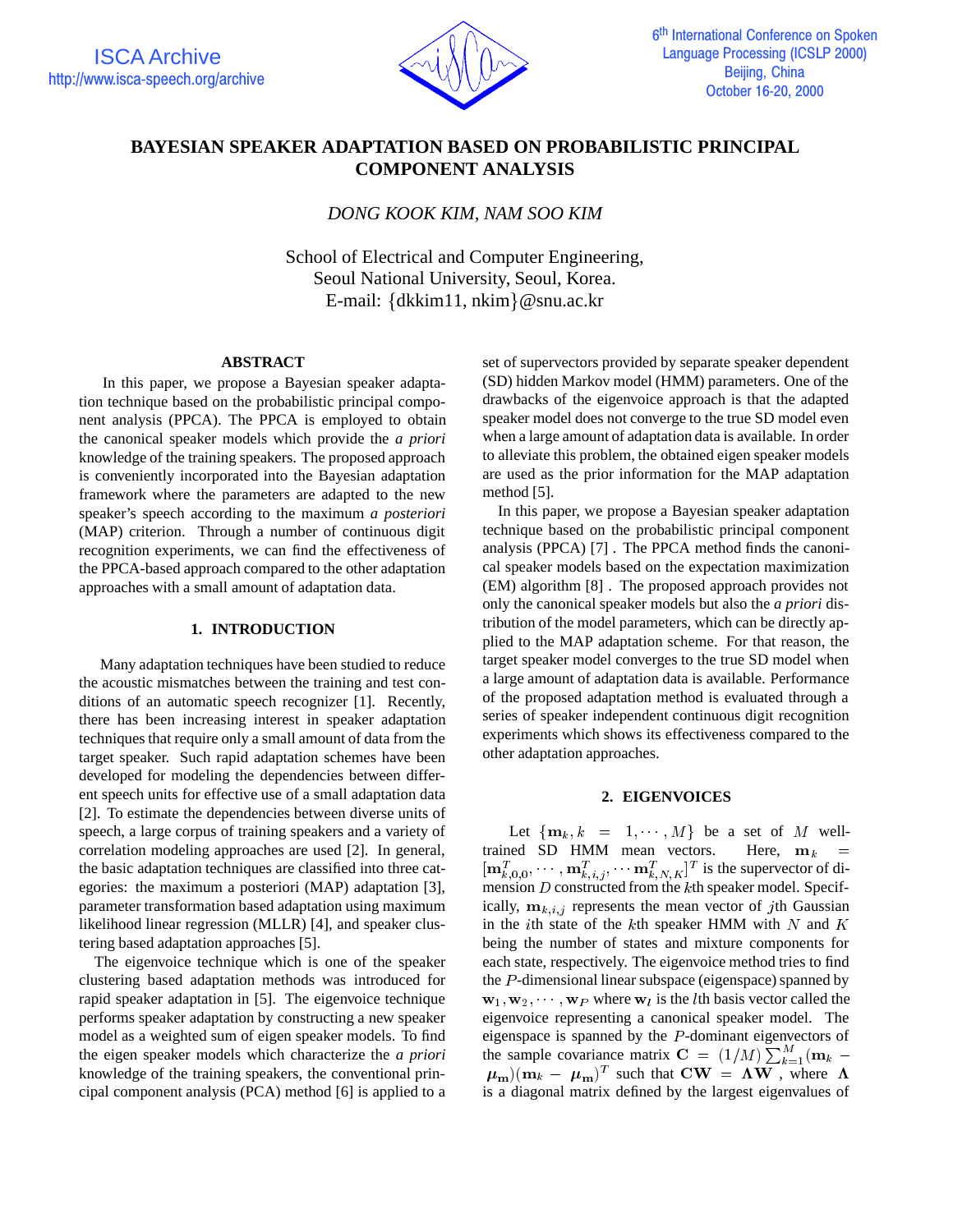C,  $\mu_{\mathbf{m}}$  is the mean vector and  $\mathbf{W} = [\mathbf{w}_1, \mathbf{w}_2, \cdots, \mathbf{w}_P].$ Let  $\hat{\mathbf{m}}$  be the supervector of a new speaker. Then,  $\hat{\mathbf{m}}$  can be obtained by a linear combination of  $P$ -principal speaker models such that

$$
\hat{\mathbf{m}} = \sum_{l=0}^{P} x_l \mathbf{w}_l = \mathbf{W} \mathbf{x}
$$
 (1)

where  $\mathbf{x} = [x_1, \dots, x_P]^T$  is the weight vector. Using the maximum-likelihood eigen-decomposition (MLED) method proposed in [5], the weight vector <sup>x</sup> can be found given an adaptation data  $O$  as follows:

$$
\hat{\mathbf{x}} = \underset{\mathbf{x}}{argmax} \log p(O|\mathbf{W}\mathbf{x}) . \tag{2}
$$

#### **3. PROBABILISTIC PCA**

Here we review the concept and formulations for PPCA. Let  $y = [y_1, y_2, \dots, y_D]^T$  be an observation vector of dimension  $D$ . Assume that  $y$  is related to the latent variable  $\mathbf{x} = [x_1, x_2, \dots, x_P]^T$  of dimension  $P(\ll D)$  by

$$
y = Wx + \mu_y + \epsilon \tag{3}
$$

where **W** is the  $D \times P$  parameter matrix that represents the principal subspace of the observation data,  $\mu_y$  is the mean vector of y and  $\epsilon$  is a Gaussian random noise independent of <sup>x</sup>. Conventionally, the latent variable is defined to be an independent Gaussian of unit variance such that

$$
p(\mathbf{x}) = (2\pi)^{-P/2} \exp\{-\frac{1}{2}\mathbf{x}^T\mathbf{x}\}.
$$
 (4)

The noise is also modeled by a Gaussian such that  $\epsilon \sim$  $N(0, \sigma^2 I)$  where I is the  $D \times D$  identity matrix. Based on the above assumptions, the observation vectors are also normally distributed according to

$$
p(\mathbf{y}) = (2\pi)^{-D/2} |\Sigma_{\mathbf{y}}|^{-1/2}
$$

$$
\cdot \exp\{-\frac{1}{2}(\mathbf{y} - \mu_{\mathbf{y}})^{T} \Sigma_{\mathbf{y}}^{-1} (\mathbf{y} - \mu_{\mathbf{y}})\}\
$$
(5)

where  $\Sigma_{\mathbf{y}} = \sigma^2 \mathbf{I} + \mathbf{W} \mathbf{W}^T$ . We can derive the conditional probability distribution of <sup>y</sup> given <sup>x</sup> by

$$
p(\mathbf{y}|\mathbf{x}) = (2\pi\sigma^2)^{-D/2} \exp\{-\frac{1}{2\sigma^2}||\mathbf{y} - \mathbf{W}\mathbf{x} - \mu_{\mathbf{y}}||^2\}.
$$
 (6)

Given an observation sequence  $Y = \{y_1, y_2, \dots, y_T\},\$ the PPCA estimates the latent variable sequence  $X =$  ${x_1, x_2, \dots, x_T}$  and finds the optimal model parameters  $\lambda = \{W, \hat{\mu}_y, \hat{\sigma}^2\}$  according to the maximum likelihood (ML) criterion such that

$$
\hat{\lambda} = \underset{\lambda}{argmax} [\log p(\mathbf{Y}|\lambda)]. \tag{7}
$$

Since, however, the latent variables  $\{x_t\}$  are considered to be hidden, it becomes highly difficult to solve (7). For that reason, the EM algorithm which iteratively updates the parameter values is applied. Let  $\lambda^{(n)}$  =  $\{W^{(n)}, \mu_{y}^{(n)}, \sigma^{2,(n)}\}$  be the parameter values obtained in the *n*th iteration. Then, the new parameter values  $\lambda^{(n+1)}$  =  $\{ \mathbf{W}^{(n+1)}, \mu_{\mathbf{y}}^{(n+1)}, \sigma^{2,(n+1)} \}$  are obtained by

$$
\lambda^{(n+1)} = \underset{\lambda}{argmax} Q(\lambda^{(n+1)}, \lambda^{(n)}) \tag{8}
$$

where

$$
Q(\lambda^{(n+1)},\lambda^{(n)}) = E\left[\log p(\mathbf{Y}, \mathbf{X}|\lambda^{(n+1)})|\mathbf{Y},\lambda^{(n)}\right].
$$
 (9)

After some manipulation, we are led to

$$
\mu_{\mathbf{y}}^{(n+1)} = \frac{1}{T} \sum_{t=1}^{T} \left( \mathbf{y}_t - \mathbf{W}^{(n)} \overline{\mathbf{x}_t} \right) \qquad (10)
$$

$$
\mathbf{W}^{(n+1)} = \left[\sum_{t=1}^{T} (\mathbf{y}_t - \mu_{\mathbf{y}}^{(n+1)}) \overline{\mathbf{x}}_t \right] \left[\sum_{t=1}^{T} \overline{\mathbf{x}_t \mathbf{x}_t^T}\right]^{-1} \quad (11)
$$

$$
\sigma^{2,(n+1)} = \frac{1}{DT} \sum_{t=1}^{T} \left\{ ||\mathbf{y}_t - \mu_{\mathbf{y}}^{(n+1)}||^2 - 2 \overline{\mathbf{x}_t^T} \mathbf{W}^{T,(n+1)} \right. \\ \left. \cdot \left( \mathbf{y}_t - \mu_{\mathbf{y}}^{(n+1)} \right) + tr \left( \overline{\mathbf{x}_t \mathbf{x}_t^T} \mathbf{W}^{T,(n+1)} \mathbf{W}^{(n+1)} \right) \right\} \tag{12}
$$

where

$$
\overline{\mathbf{x}_t} \equiv E\left[\mathbf{x}_t|\mathbf{y}_t, \lambda^{(n)}\right] = \Sigma_{\mathbf{x}}^{-1} \mathbf{W}^T (\mathbf{y}_t - \mu_{\mathbf{y}})
$$
(13)

$$
\overline{\mathbf{x}_t \mathbf{x}_t^T} \equiv E\left[\mathbf{x}_t \mathbf{x}_t^T | \mathbf{y}_t, \lambda^{(n)}\right] = \sigma^2 \Sigma_{\mathbf{x}}^{-1} + \overline{\mathbf{x}_t} \cdot \overline{\mathbf{x}}_t^T \quad (14)
$$

with  $\Sigma_x = \sigma^2 I + \mathbf{W}^T \mathbf{W}$  and tr representing the trace of a matrix. The log-likelihood in the right hand side of (7) is maximized when the columns of  $W$  span the principal subspace of the observation data. It is shown in [7] that for the global maximum of the likelihood the ML estimate  $W_{ML}$  contain the principal eigenvectors of the covariance matrix of observation data.

#### **4. PPCA-BASED SPEAKER ADAPTATION**

If  $\lambda$ , which is assumed to be a random vector, is the parameter vector to be estimated from the observation O with probability density function (pdf)  $f(O|\lambda)$  and its prior pdf is  $q(\lambda|\theta)$ , where  $\theta$  is a prior parameter, then the MAP estimate is defined as the posterior mode of  $\lambda$ , i.e.,

$$
\lambda_{MAP} = argmax_{\lambda} f(O|\lambda)g(\lambda|\theta).
$$
 (15)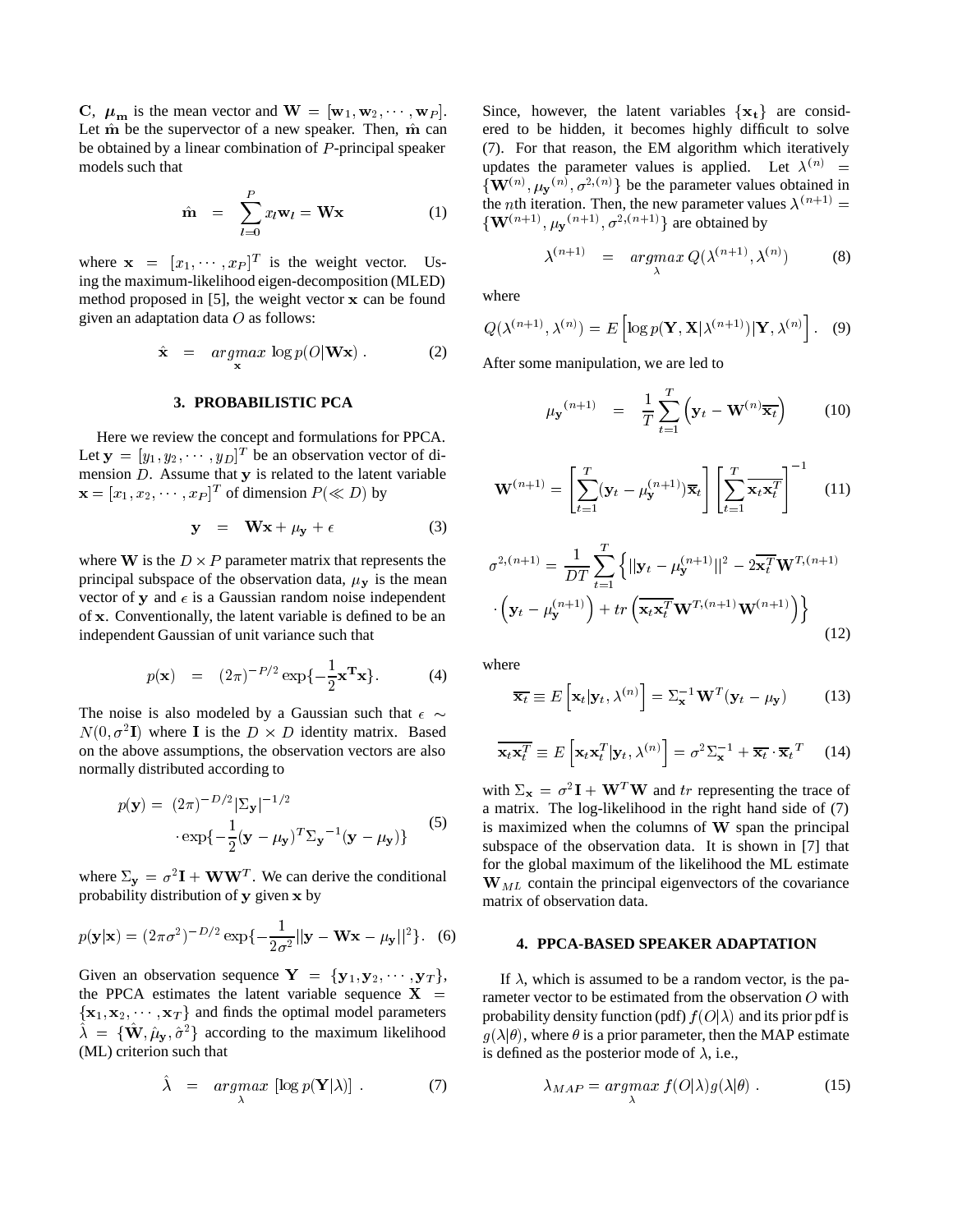Usually the MAP estimation problem becomes too complicated for incomplete data such as the HMM because of the underlying hidden process . If the prior pdf belongs to the conjugate family of the complete-data density, the EM algorithm can be efficiently applied to MAP estimation.

Let us assume that  $\lambda$  is generated by a model given by (3), which has a hidden variable <sup>x</sup> with the prior parameter  $\theta$ . Then, the complete-data likelihood for  $\lambda$  can be easily defined. In this case we apply the EM algorithm to iteratively increase the posterior likelihood  $p(\lambda|O)$ . The auxiliary function to be optimized is given as follows:

$$
R(\lambda, \lambda^{(n)}) = E\left[\log p(\mathbf{Y}|\lambda) + \log p(\lambda, \mathbf{x}|\theta)|O, \lambda^{(n)}\right]
$$

$$
= E\left[\log p(\mathbf{Y}|\lambda)|O, \lambda^{(n)}\right] + E\left[\log p(\lambda, \mathbf{x}|\theta)|\lambda^{(n)}\right]
$$
(16)

where Y is the complete data for O, and  $\{\lambda, \mathbf{x}\}\)$  means the complete data for  $\lambda$ , respectively. It is shown in [8] that if  $R(\lambda, \lambda^{(n)}) \ge R(\lambda^{(n)}, \lambda^{(n)})$ , then  $p(\lambda|O) \ge p(\lambda^{(n)}|O)$ .

Let  $O = \{o_1, o_2, \dots, o_T\}$  be a sequence of feature vectors generated by an HMM. The observation density  $p(\mathbf{o}_t|i)$ for state  $i$  is assumed to be a mixture of Gaussians,

$$
p(\mathbf{o}_t|i) = \sum_{j=1}^K \omega_{i,j} \mathcal{N}(\mathbf{o}_t; \ \boldsymbol{\mu}_{i,j}, \boldsymbol{\Sigma}_{i,j})
$$
 (17)

where K is the number of mixtures,  $\omega_{i,j}$  is the probability of mixture component j in state i, and  $N$  represents the conventional d-dimensional normal distribution.

In this paper, we consider only the adaptation of the mean vectors among the HMM parameters. Let  $\mu$  =  $[\,\boldsymbol{\mu}_{1,1}^T, \cdots, \, \boldsymbol{\mu}_{N,K}^T]^T$  be a supervector that augments all the Gaussian mean vectors. Assume that  $\mu$  is generated by a PPCA model with a latent variable <sup>x</sup> and parameters  $\theta = \{\bar{\mu}, \mathbf{W}, \sigma^2\}$  and  $\lambda^{(n)} = {\mu^{(n)}}$  be the current estimate and  $\lambda = {\mu}$  be the new estimate. Then, the auxiliary function for the EM algorithm is defined by

$$
R(\lambda, \lambda^{(n)}) = E\left[\log p(\mathbf{O}, S, C|\lambda)|\mathbf{O}, \lambda^{(n)}\right] + E\left[\log p(\lambda, \mathbf{x}|\theta)|\lambda^{(n)}\right]
$$
(18)

where  $S = \{s_1, \dots, s_T\}$  represents the state sequence,  $C = \{c_1, \dots, c_T\}$  is the mixture component sequence. Now, (18) can be rewritten as

$$
R(\lambda, \lambda^{(n)}) = \sum_{S} \sum_{C} p(S, C | \mathbf{O}, \lambda^{(n)}) \log p(\mathbf{O}, S, C | \lambda) + E \left[ \log p(\lambda | \mathbf{x}, \theta) p(\mathbf{x}) | \lambda^{(n)} \right].
$$
\n(19)

Based upon (6) and (17), it is not difficult to derive

$$
R(\lambda, \lambda^{(n)})
$$
  
=  $\sum_{t=1}^{T} \sum_{i=1}^{N} \sum_{j=1}^{K} \gamma_t(i, j) \left[ -\frac{1}{2} (\mathbf{o}_t - \boldsymbol{\mu}_{i,j})^T \Sigma_{i,j}^{-1} (\mathbf{o}_t - \boldsymbol{\mu}_{i,j}) \right]$   
+  $\sum_{i=1}^{N} \sum_{j=1}^{K} E \left[ -\frac{1}{2\sigma^2} || \boldsymbol{\mu}_{i,j} - \mathbf{W}_{i,j} \mathbf{x} - \bar{\boldsymbol{\mu}}_{i,j} ||^2 | \lambda^{(n)} \right]$   
(20)

where  $\gamma_t(i, j) = P(s_t = i, c_t = j | \mathbf{O}, \lambda^{(n)})$  is the posterior probability of being in state  $i$  and mixture component  $j$ at time t given the observation sequence **O**, and  $W_{i,j}$  represents the sub-matrix of W corresponding to the  $\mu_{i,j}$  element. After differentiating (20) with respect to  $\mu_{ij}$  and equating to zero, we find the adaptation formula

$$
\boldsymbol{\mu}_{i,j} = \left[ \Sigma_{i,j}^{-1} \sum_{t=1}^{T} \gamma_t(i,j) + \frac{1}{\sigma^2} \mathbf{I} \right]^{-1}
$$

$$
\cdot \left[ \Sigma_{i,j}^{-1} \sum_{t=1}^{T} \gamma_t(i,j) \mathbf{o}_t + \frac{1}{\sigma^2} (\mathbf{W}_{i,j} E\left[ \mathbf{x} | \lambda^{(n)} \right] + \bar{\boldsymbol{\mu}}_{i,j}) \right]
$$
(21)

where

$$
E\left[\mathbf{x}|\lambda^{(n)}\right] = (\sigma^2 \mathbf{I} + \mathbf{W}^T \mathbf{W})^{-1} \mathbf{W}^T (\boldsymbol{\mu}^{(n)} - \bar{\boldsymbol{\mu}})
$$
 (22)

which is equivalent to (13) . Focusing on scalar observations for ease of discussion, the mean adaptation equation (22) can be written as

$$
\mu_{i,j} = \alpha \mu_{i,j,ML} + (1 - \alpha) \mu_{i,j,PPCA} \tag{23}
$$

where  $\alpha = (\sigma_{i,j}^{-1} \sum_{t=1}^{I} \gamma_t(i,j)) / (\sigma_{i,j}^{-1} \sum_{t=1}^{I} \gamma_t(i,j))$  +  $(1/\sigma^2)$ ). This tells us that the PPCA-based adaptation solution provides a unified framework which simply interpolates the ML estimate of the adaptation data,  $\mu_{ML}$  with the PPCA prior estimate,  $\mu_{PPCA}$ . As the amount of adaptation data increases, so does  $\sum \gamma_t(i, j)$ ,  $\alpha$  approaches 1, and the PPCA-based solution converges to the ML solution. On the other hand, for a small amount of adaptation data  $\alpha$  becomes smaller, and the adapted mean depends more on the PPCA prior estimate.

#### **5. EXPERIMENTS**

Performance of the proposed method was evaluated with speaker-independent continuous Korean digit recognition experiments. Utterances from 105 speakers constructed the training data and those from the other 35 speakers were used for evaluation. Each speaker contributed  $30~10~$ sentences consisting of  $3\sim$ 7 digits. Each digit was modeled by